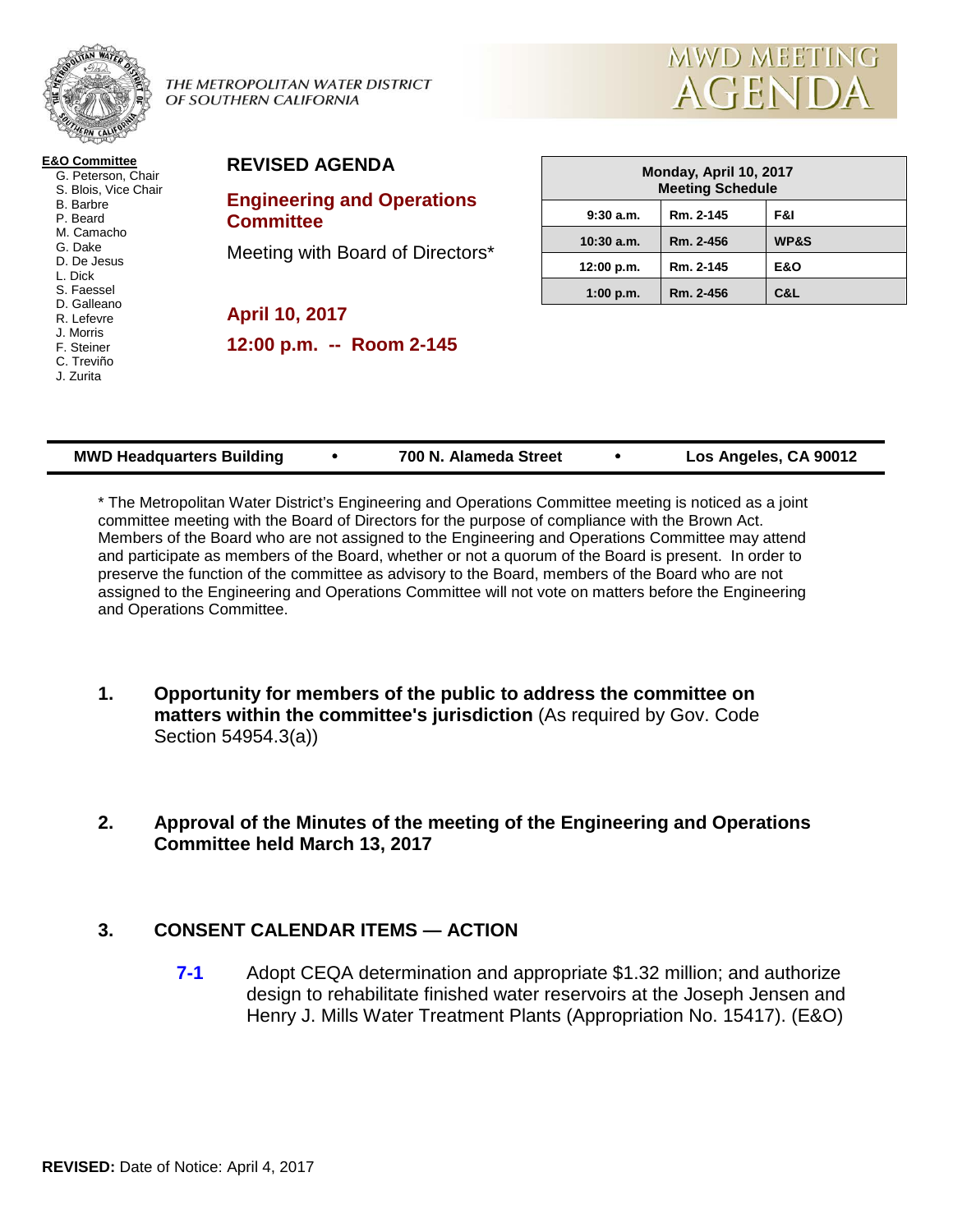**Recommendation:**

**Option #1:**

**Adopt the CEQA determination that the proposed actions are categorically exempt, and**

- **a. Appropriate \$1.32 million;**
- **b. Authorize preliminary design to rehabilitate three finished water reservoirs with floating covers at the Jensen and Mills plants; and**
- **c. Authorize final design to repair the concrete roof of one finished water reservoir at the Jensen plant.**
- **7-2** Adopt CEQA determination and appropriate \$540,000; award \$325,000 procurement contract to Golden Empire Concrete Products, Inc. for a precast concrete building at Mile 12 on the Colorado River Aqueduct; and authorize installation of discharge line coupling at Gene Pumping Plant (Appropriations Nos. 15438 & 15481). (E&O)

#### **Recommendation:**

**Option #1:**

**Adopt the CEQA determination that the proposed actions are categorically exempt from CEQA, and**

- **a. Appropriate \$540,000;**
- **b. Award \$325,000 procurement contract to Golden Empire Concrete Products, Inc. for a precast concrete building for Mile 12 on the CRA; and**
- **c. Authorize installation of a discharge line isolation coupling at Gene Pumping Plant.**
- **7-3** Adopt CEQA determination and authorize increase in change order authority for the construction contract to refurbish lagoons for the Joseph Jensen Water Treatment Plant. (E&O)

#### **Recommendation:**

**Option #1:**

**Adopt the CEQA determination that the proposed action is not defined as a project under CEQA, and**

**Authorize increase of \$400,000 in change order authority for the contract with Zusser Company, Inc. to refurbish solids lagoons for the Jensen plant, up to an aggregate amount not to exceed \$650,000.**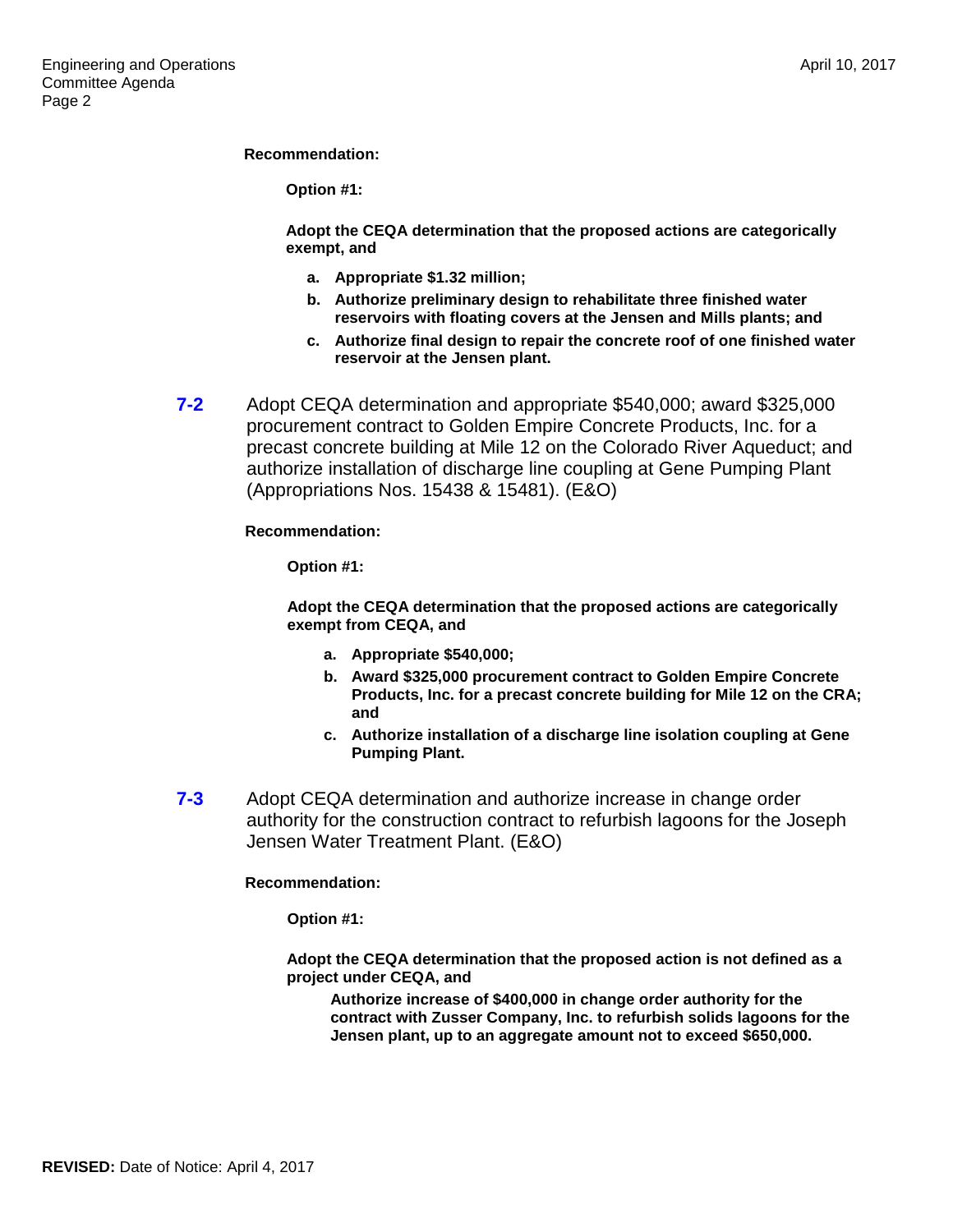**7-4** Adopt CEQA determination and appropriate \$1.35 million; and authorize design and procurement to replace chemical storage tanks at the Joseph Jensen and Henry J. Mills Water Treatment Plants (Appropriations Nos. 15486 and 15479). (E&O)

**Recommendation:**

**Option #1:**

**Adopt the CEQA determination that the proposed actions are categorically exempt, and**

- **a. Appropriate \$1.35 million;**
- **b. Authorize design and procurement to replace chemical storage tanks at the Jensen and Mills plants.**

## **4. OTHER BOARD ITEMS — ACTION**

**8-3** Adopt CEQA determination and appropriate \$23.73 million; and authorize: (1) full-scale control and electrical system upgrades at Hiram W. Wadsworth Pumping Plant; (2) \$15,993,000 agreement with Glenmount Global Solutions; and (3) increase of \$630,000 to agreement with Power-Tech Engineers, Inc., for a new not-to-exceed total of \$1,974,000 (Appropriation No. 15467). (E&O)

**Recommendation:**

**Option #1:**

**Adopt the CEQA determination that the proposed actions are categorically exempt, and**

- **a. Appropriate \$23.73 million;**
- **b. Authorize \$15,993,000 agreement with Glenmount Global Solutions;**
- **c. Authorize increase of \$630,000 to an agreement with Power-Tech Engineers, Inc., for a new not-to-exceed total of \$1,974,000; and**
- **d. Authorize full-scale control and electrical system upgrades at Wadsworth pumping plant.**

#### **5. BOARD INFORMATION ITEMS**

None